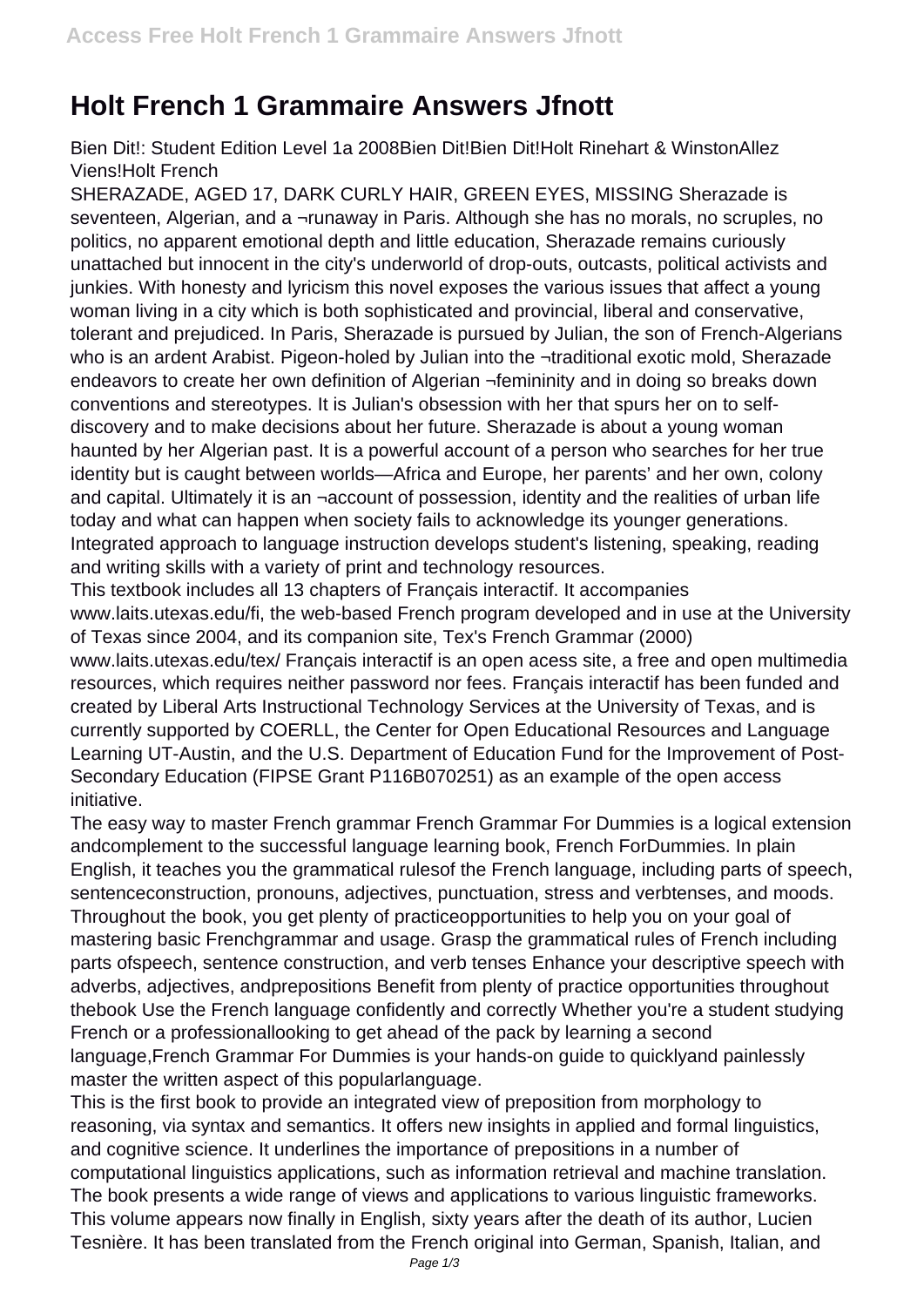Russian, and now at long last into English as well. The volume contains a comprehensive approach to the syntax of natural languages, an approach that is foundational for an entire stream in the modern study of syntax and grammar. This stream is known today as dependency grammar (DG). Drawing examples from dozens of languages, many of which he was proficient in, Tesnière presents insightful analyses of numerous phenomena of syntax. Among the highlights are the concepts of valency and head-initial vs. head-final languages. These concepts are now taken for granted by most modern theories of syntax, even by phrase structure grammars, which represent, in a sense, the opposite sort of approach to syntax from what Tesnière was advocating. Now Open Access as part of the Knowledge Unlatched 2017 Backlist Collection.

Known for many years as Barron's Easy Way Series, the new editions of these popular selfteaching titles are now Barron's E-Z Series. Brand-new cover designs reflect all new page layouts, which feature extensive two-color treatment, a fresh, modern typeface, and more graphic material than ever— charts, graphs, diagrams, instructive line illustrations, and where appropriate, amusing cartoons. Meanwhile, the quality of the books' contents remains at least as high as ever. Barron's E-Z books are self-help manuals focused to improve students' grades in a wide variety of academic and practical subjects. For most subjects, the level of difficulty ranges between high school and college-101 standards. Although primarily designed as self-teaching manuals, these books are also preferred by many teachers as classroom supplements—and for some courses, as main textbooks. E-Z books review their subjects in detail, and feature both short quizzes and longer tests with answers to help students gauge their learning progress. Subject heads and key phrases are set in a second color as an easy reference aid. Barron's E-Z French instructs students with little or no prior knowledge of the language in informal conversational French. They'll find true-to-life dialogues with translations, skill-building exercises, useful verb conjugation charts, explanations of grammatical terms, and many more language-learning features. Illustrations supplement the text and capture much of the spirit of contemporary France.

A user-friendly reference guide plus workbook containing the most important rules of English grammar, punctuation, capitalization, and writing numbers that people need every day. Full of helpful, real-world examples, exercises, tests, and answers. Perfect for business professionals, professors, teachers, students, and home schooling families, The Blue Book of Grammar and Punctuation is used in hundreds of universities, high schools, middle schools and corporations through the United States as well as in developing nations. Take an online quiz, get editing help, order the book, join the Q&A club, read Jane Straus's articles, or register for her monthly newsletter.

The CEFR Companion volume broadens the scope of language education. It reflects academic and societal developments since the publication of the Common European Framework of Reference for Languages (CEFR) and updates the 2001 version. It owes much to the contributions of members of the language teaching profession across Europe and beyond. This volume contains: ? an explanation of the key aspects of the CEFR for teaching and learning; ? a complete set of updated CEFR descriptors that replaces the 2001 set with: - modality-inclusive and gender-neutral descriptors; - added detail on listening and reading; - a new Pre–A1 level, plus enriched description at A1 and C levels; - a replacement scale for phonological competence; - new scales for mediation, online interaction and plurilingual/pluricultural competence; - new scales for sign language competence; ? a short report on the four-year development, validation and consultation processes. The CEFR Companion volume represents another step in a process of engagement with language education that has been pursued by the Council of Europe since 1971 and which seeks to: ? promote and support the learning